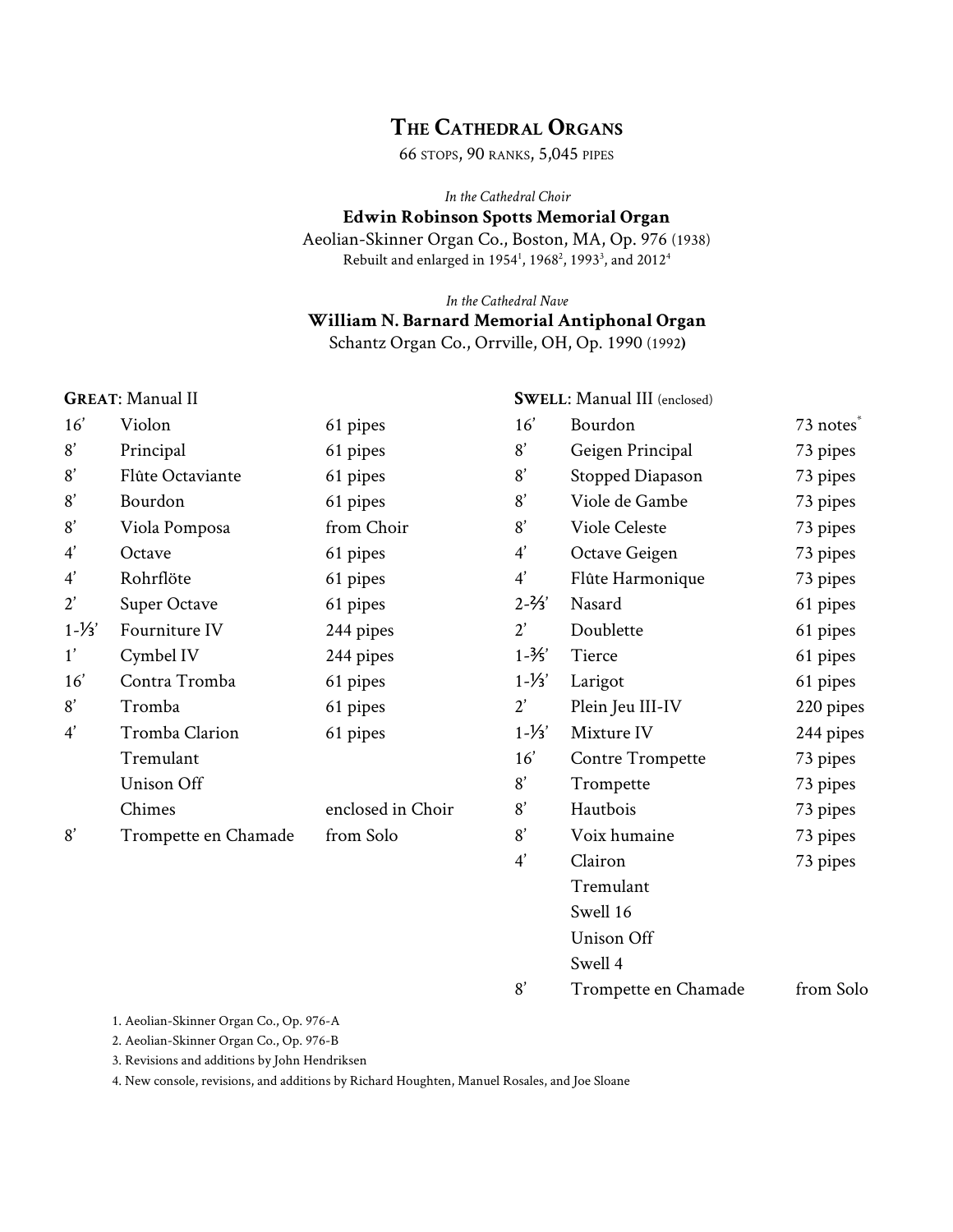**CHOIR:** Manual I (enclosed)

| 16'               | Quintaton            | 73 notes              |
|-------------------|----------------------|-----------------------|
| 8'                | English Diapason     | 73 pipes              |
| 8'                | <b>Concert Flute</b> | 73 pipes              |
| 8'                | Viola Pomposa        | 73 pipes              |
| 8'                | Viola Celeste        | 73 pipes              |
| 8'                | Dolcan               | 73 pipes              |
| 8'                | Dolcan Celeste       | 66 pipes              |
| 4'                | Octave               | 73 pipes              |
| $\boldsymbol{4'}$ | Zauberflöte          | 73 pipes              |
| $2^{\prime}$      | Flageolet            | 61 pipes              |
| $1 - \frac{1}{3}$ | Mixture IV           | 244 pipes             |
| 8'                | Corno di Bassetto    | 73 pipes              |
| 8'                | Cromorne             | 73 pipes              |
|                   | Tremulant            |                       |
| 8'                | Trompette Harmonique | 73 pipes (unenclosed) |
|                   | Choir 16             |                       |
|                   | Unison Off           |                       |
|                   | Choir 4              |                       |
| 8'                | Trompette en Chamade | from Solo             |

## **ANTIPHONAL:** Floating

| 16'               | Bourdon    | 61 pipes  |
|-------------------|------------|-----------|
| 8'                | Principal  | 61 pipes  |
| 8'                | Bourdon    | 12 pipes  |
| $\overline{4}$    | Octave     | 61 pipes  |
| $\overline{4}$    | Flute      | 12 pipes  |
| $2^{\prime}$      | Fifteenth  | 61 pipes  |
| $1 - \frac{1}{3}$ | Mixture IV | 244 pipes |

## **POSITIV:** Manual I

| 8'                | Gedeckt         | 61 pipes  |
|-------------------|-----------------|-----------|
| $\boldsymbol{4}'$ | Prestant        | 61 pipes  |
| $\overline{4}$    | Nachthorn       | 61 pipes  |
| 2'                | Blockflöte      | 61 pipes  |
| 1'                | Sifflöte        | 61 pipes  |
| $2 - 3/3$         | Sesquialtera II | 122 pipes |
| 1'                | Scharff III     | 183 pipes |
|                   | Tremulant       |           |
|                   | Unison Off      |           |
|                   |                 |           |

## **SOLO**: Manual IV

| $\mathbf{R}'$ | Trompette en Chamade | $61$ pipes <sup>+</sup> |
|---------------|----------------------|-------------------------|
| 16'           | Contra Tromba        | from Great              |
| 8'            | Trombas II-III       | from Great              |
| 8'            | Tromba               | from Great              |
| 8'            | Trompette Harmonique | from Choir              |
| 8'            | Cromorne             | from Choir              |
| 4'            | Tromba Clarion       | from Great              |
|               | Solo 16              |                         |
|               | Unison Off           |                         |
|               | Solo 4               |                         |

+ located with Antiphonal Organ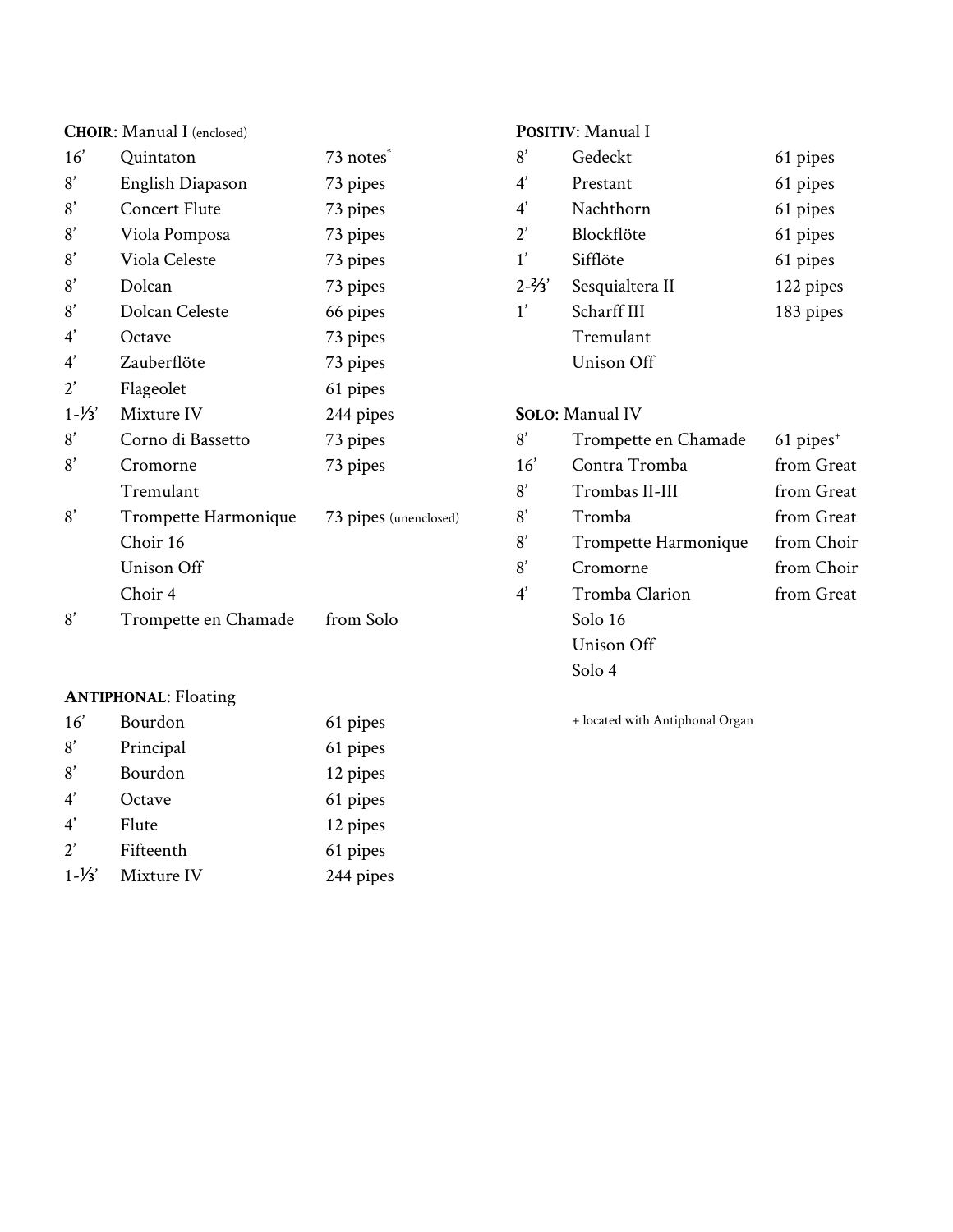| PEDAL:            |                      |                       | <b>COUPLERS:</b>         |
|-------------------|----------------------|-----------------------|--------------------------|
| 32'               | Violon               | 32 notes              | Great to Pedal 8'        |
| 32'               | Soubasse             | 32 notes <sup>*</sup> | Swell to Pedal 8', 4'    |
| 16'               | Diapason             | 32 notes <sup>*</sup> | Choir to Pedal 8', 4'    |
| 16'               | Principal            | 32 pipes              | Positiv to Pedal 8'      |
| 16'               | Violon               | from Great            | Solo to Pedal 8', 4'     |
| 16'               | Bourdon              | 32 pipes              | Antiphonal to Pedal 8    |
| 16'               | Bourdon              | from Antiphonal       | Swell to Great 16', 8',  |
| 16'               | Flûte Conique        | 32 notes <sup>*</sup> | Choir to Great 16', 8',  |
| 8'                | Principal            | 32 pipes              | Positiv to Great 16', 8' |
| 8'                | Violoncello          | from Great            | Solo to Great 16', 8', 4 |
| 8'                | Flûte Conique        | 32 pipes              | Antiphonal to Great 8    |
| $5 - \frac{1}{3}$ | Quinte               | 32 pipes              | Choir to Swell 8'        |
| 4'                | Choralbass           | 32 pipes              | Positiv to Swell 8'      |
| 4'                | Nachthorn            | 32 pipes              | Antiphonal to Swell 8    |
| $3 - 1/5'$        | Tierce               | 32 pipes              | Swell to Choir 16', 8,   |
| $2^{\prime}$      | Blockflöte           | 32 pipes              | Great to Choir 8'        |
| $2 - 3/3$         | Fourniture IV        | 128 pipes             | Antiphonal to Choir 8    |
| 32'               | Bombarde             | 32 notes <sup>*</sup> | Pedal to Choir 8'        |
| 16'               | Posaune              | 32 pipes              | Manual I-II Transfer     |
| 16'               | Contra Tromba        | from Great            |                          |
| 16'               | Bombarde             | 32 notes <sup>*</sup> | <b>PISTONS:</b>          |
| 8'                | Trompette            | 12 pipes              | 15 General               |
| 8'                | Tromba               | from Great            | 8 Great                  |
| 8'                | Cromorne             | from Choir            | 8 Swell                  |
| 4'                | Clairon              | 12 pipes              | 8 Choir/Posity           |
| 4'                | Tromba Clarion       | from Great            | 8 Pedal                  |
| 4'                | Cromorne             | from Choir            | 4 "Next" thumb piston    |
|                   | Chimes               | enclosed in Choir     | 1 "Next" toe piston      |
| 8'                | Trompette en Chamade | from Solo             | 3 "Back" thumb piston    |
|                   |                      |                       |                          |

 $^\ast$  indicates digital voice provided by Walker Technical Co. in 2012

Antiphonal to Pedal 8' Swell to Great 16', 8', 4'  $4'$ Positiv to Great 16', 8' Solo to Great 16', 8', 4'  $\beta', 4'$ Antiphonal to Swell 8' Swell to Choir 16', 8, 4 Antiphonal to Choir 8'

ns 3 "Back" thumb pistons 1 "Back" toe piston 1 Zimbelstern toe piston